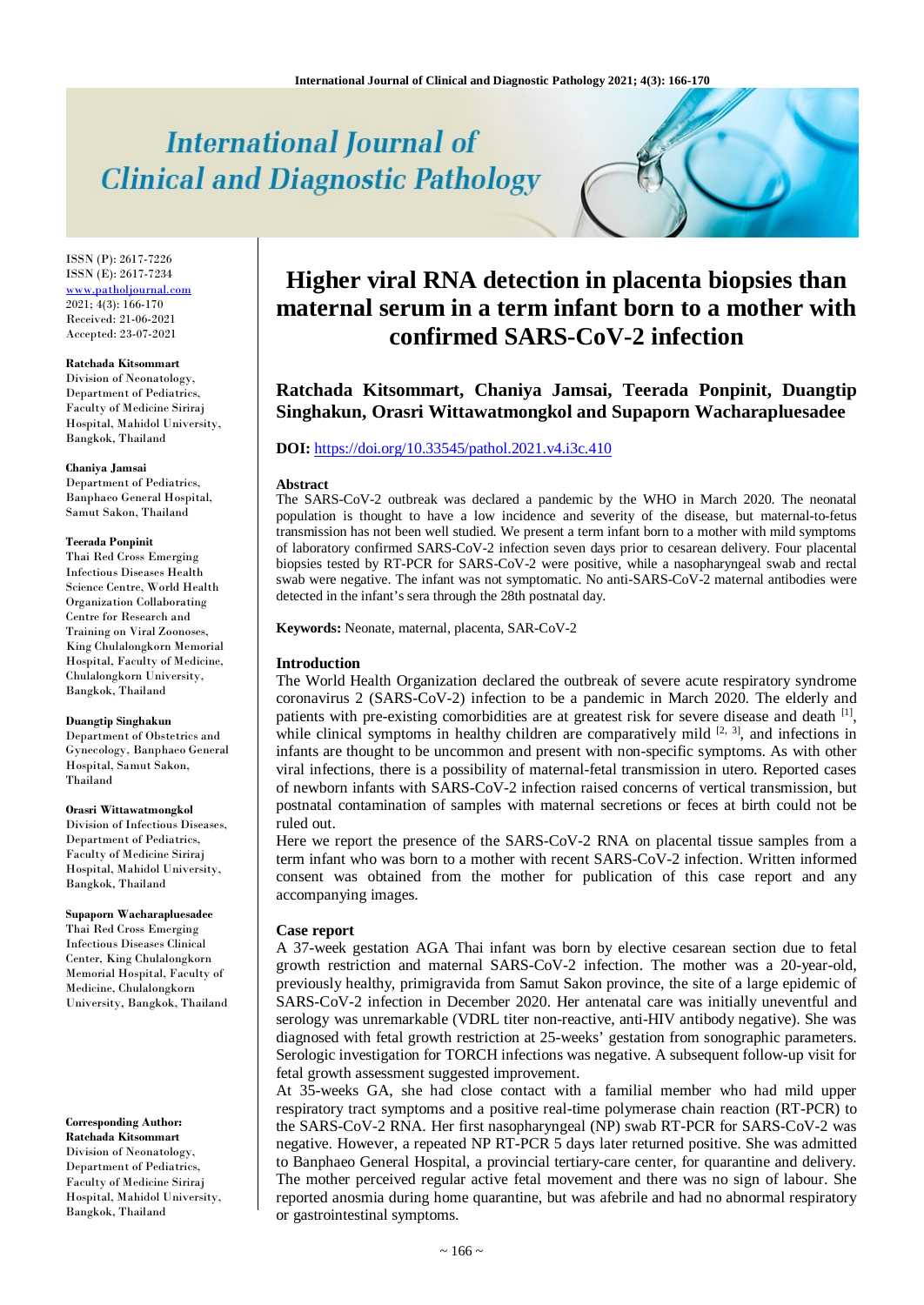Her blood chemistry and chest x-ray were unremarkable.

On the  $4<sup>th</sup>$  day after admission during the  $36<sup>th</sup>$  week of gestation, the mother had irregular uterine contractions. A non-stress test revealed a normal fetal heart rate and a variable pattern. The amniotic membrane was intact. Following a multidisciplinary team consultation, an elective cesarean section was planned at 37-weeks GA. She was prescribed Favipiravir 1600 mg orally q 12h one day before undergoing cesarean section, and this was continued at 600 mg orally q 12h for another four days.

Cesarean section was performed uneventfully in a dedicated operating room. All health care providers donned full personal protective equipment to protect from aerosolized transmission. The amniotic fluid was clear. Following umbilical cord cutting, the infant was immediately separated to the next room for resuscitation. Umbilical cord blood was collected for SARS-CoV-2 antibody analysis. The 495 gram placenta appeared normal and was immediately placed inside a sterile, polyethylene bag in a cold storage container and sent for RT-PCR testing.

The female infant weighed 2265 grams at birth, was 46 cm in length, and her head circumference was 30 cm. The Apgar scores were 8 and 9 at 1 and 5 minutes, respectively. She was placed in a closed incubator in a negative pressure room under full airborne isolation. The mother was not allowed contact with her infant. The infant's vital signs were T 36.6°C, pulse rate 150 bpm, respiratory rate 60 breaths/min, and the oxygen saturation was 97% in room air. She initially had borderline hypoglycemia (blood glucose was 44 mg/dL) which was resolved by the following day. She appeared well and her respiratory and gastrointestinal status were unremarkable. A chest X-ray that was performed on the 2nd day of life was also unremarkable.

The infant remained asymptomatic and was bottle-fed maternal breast milk. The mother was encouraged to wear a surgical mask and perform thorough hand washing before expressing her milk. A sample of the breast milk was sent for RT-PCR analysis. According to the national policy at time, this infant was separated from the mother who remained positive for SARS-CoV-2 infection. NP swab RT-PCR were performed on day-of-life (DOL) 2 and 3 and serum was obtained for RT-PCR for SARS-CoV-2 testing on DOL 3. She was discharged home on DOL 5. Universal metabolic, pulse oximetry, and hearing screening were normal. The mother was discharged after 5 days postpartum and was placed on home-quarantine. At the 28-day followup visit, both mother and infant were asymptomatic and the infant was gaining weight appropriately (weight 3,300 g, length 50 cm, and head circumference 33 cm). A final serum and nasopharyngeal swab work-up for SARS-CoV-2 infection was obtained during this visit.

## **Quantitative analysis of SARS-CoV-2**

Placenta, blood, and other biological specimens were analyzed at the Thai Red Cross Emerging Infectious Diseases Health Science Centre, at the King Chulalongkorn Memorial Hospital, in Bangkok, Thailand. After thoroughly cleaning contaminated maternal blood from each surface with an absorbent sterile gauze, manual biopsies of 10x10x10 cu.mm were obtained from separate positions. Figure 1 (A and B) demonstrate the placental characteristics and sampling positions. One placental segment and a one cm-length of umbilical cord were sampled from the fetal side and three segments of placenta were removed from the maternal side. One fifth of each tissue was cut separately and put into a lysis buffer containing guanidine thiocyanate and immediately grinded using the FastPrep-24™ 5G tissue homogenizer (MP Biomedical, USA). The viral RNA was extracted using NUCLISENS® MINIMAG® kit using NUCLISENS® MINIMAG® (bioMérieux, France).

Viral RNA was extracted from the nasopharyngeal swab in viral transport media (VTM) using magLEAD® nucleic acid extraction kit following the manufacturer's instructions (Precision System Science, Japan). The presence of SARS-CoV-2 RNA was detected by real-time RT-PCR amplification of SARS-CoV-2 E, N and RdRp genes using RT-PCR kits (Allplex™ 2019-nCoV Assay, Seegene Inc., Korea). The cutoff as per the manufacturer's protocol is at Ct >40. Droplet digital PCR (Bio-Rad, USA) targeting the N gene was used to quantify the viral load of SARS-CoV-2 from different parts of the placenta (Table 1 to 3). The whole genome sequence of SARS-CoV-2 was conducted from the positive NP swab collected seven days predelivery, and from placenta tissue collected at the fetal side (tissue no. 2, Table 3) using the Respiratory Virus Oligo Panel library preparation and MiSeq sequencer (Illuminar, USA). The sequence was submitted to GISAID (accession number EPI\_ISL\_1117527and EPI\_ISL\_1117528 for placenta and NP swab, respectively.

Antibody responses to SARS-CoV-2 from all samples were analyzed for neutralization (NT), IgM, and IgG antibodies by the ELISA method using a commercial kit (Genescript, USA). Circulating NT antibodies against SARS-CoV-2 that block the interaction of the receptor binding domain (RBD) of the viral spike glycoprotein with the ACE2 cell surface receptor was determined and calculated as % inhibition. According to the manufacturer's protocol, the NT antibody level cutoff was 20% and the titer level for convalescent plasma is higher than 68% inhibition [4]. (Table 4).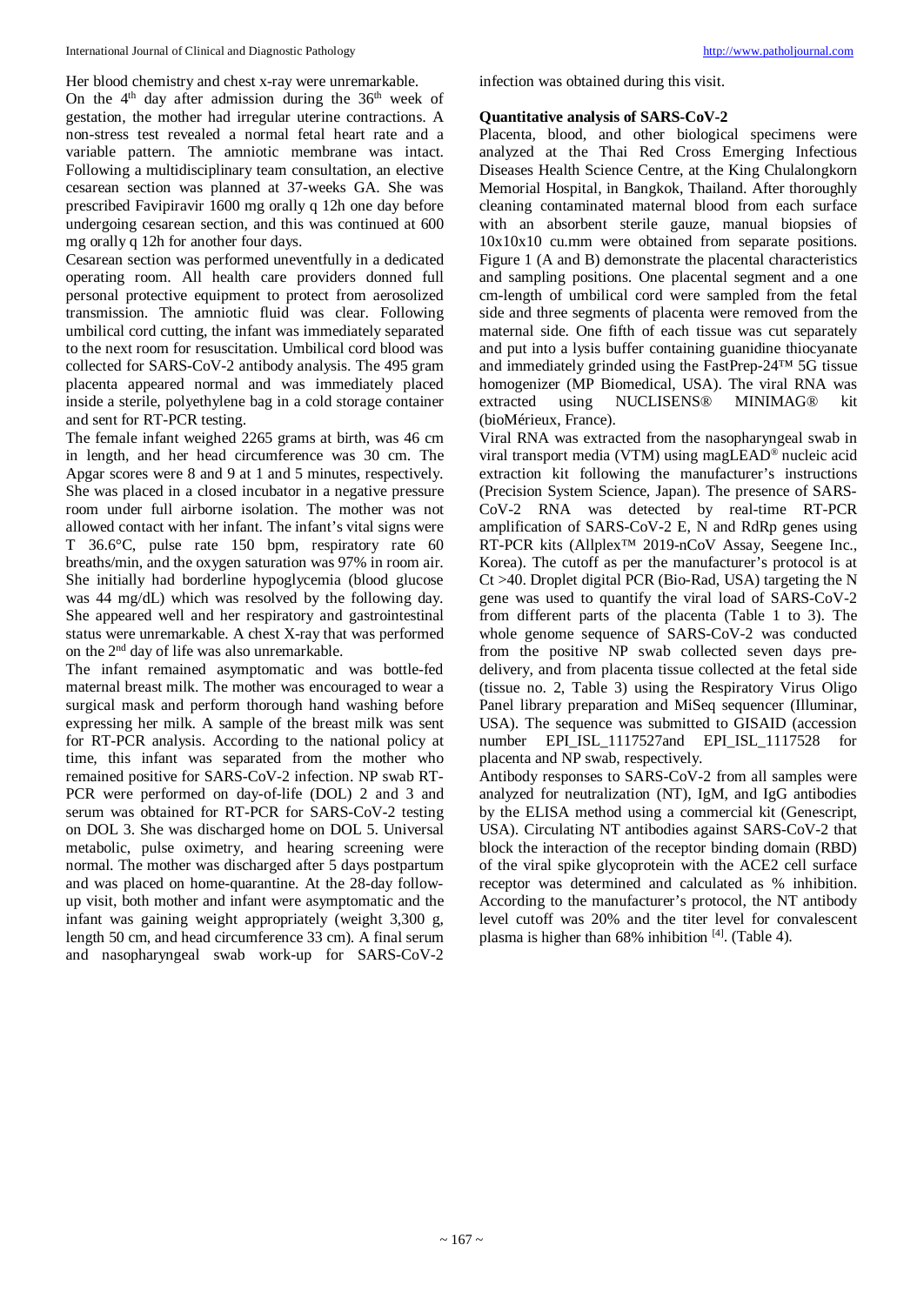

**Fig 1:** Timeline of maternal SARS-CoV-2 infection and investigations of the mother and infant



**Fig 2:** Placental biopsy sites (a) fetal side, and (b) maternal side

**Table 1:** Maternal samplings RT-PCR analysis for SARS-CoV-2

|                     | <b>Pre-delivery</b> |          |          | Postpartum |          |                    |              |              |
|---------------------|---------------------|----------|----------|------------|----------|--------------------|--------------|--------------|
| <b>Target Genes</b> | 12 days             | 7 days   | day      | 2 days     | 5 days   |                    | 28 days      |              |
|                     | NP swab             | NP swab  | Serum    | NP swab    | Feces    | <b>Breast milk</b> | <b>Serum</b> | NP swab      |
| E(Ct)               | Neg                 | 18.24    | 29.92    | 20.62      | 34.42    | Neg                | Neg          | Neg          |
| RdRP(Ct)            | Neg                 | 20.67    | 33.46    | 24.64      | 35.30    | Neg                | Neg          | Neg          |
| N(Ct)               | Neg                 | 20.88    | 31.41    | 23.87      | 34.10    | Neg                | Neg          | Neg          |
| Interpretation      | Not detected        | Detected | Detected | Detected   | Detected | Not detected       | Not detected | Not detected |

Viral RNA was extracted from the nasopharyngeal swab in viral transport media (VTM) using magLEAD® nucleic acid extraction kit following the manufacturer's instructions (Precision System Science, Japan). Ct cutoff <40 was considered positive (Abbreviations: Ct: Cycle threshold; E, *envelope*; RdRP, *RNA dependent RNA polymerase*; N, *nucleocapsid protein*; Neg, negative; NP, nasopharyngeal)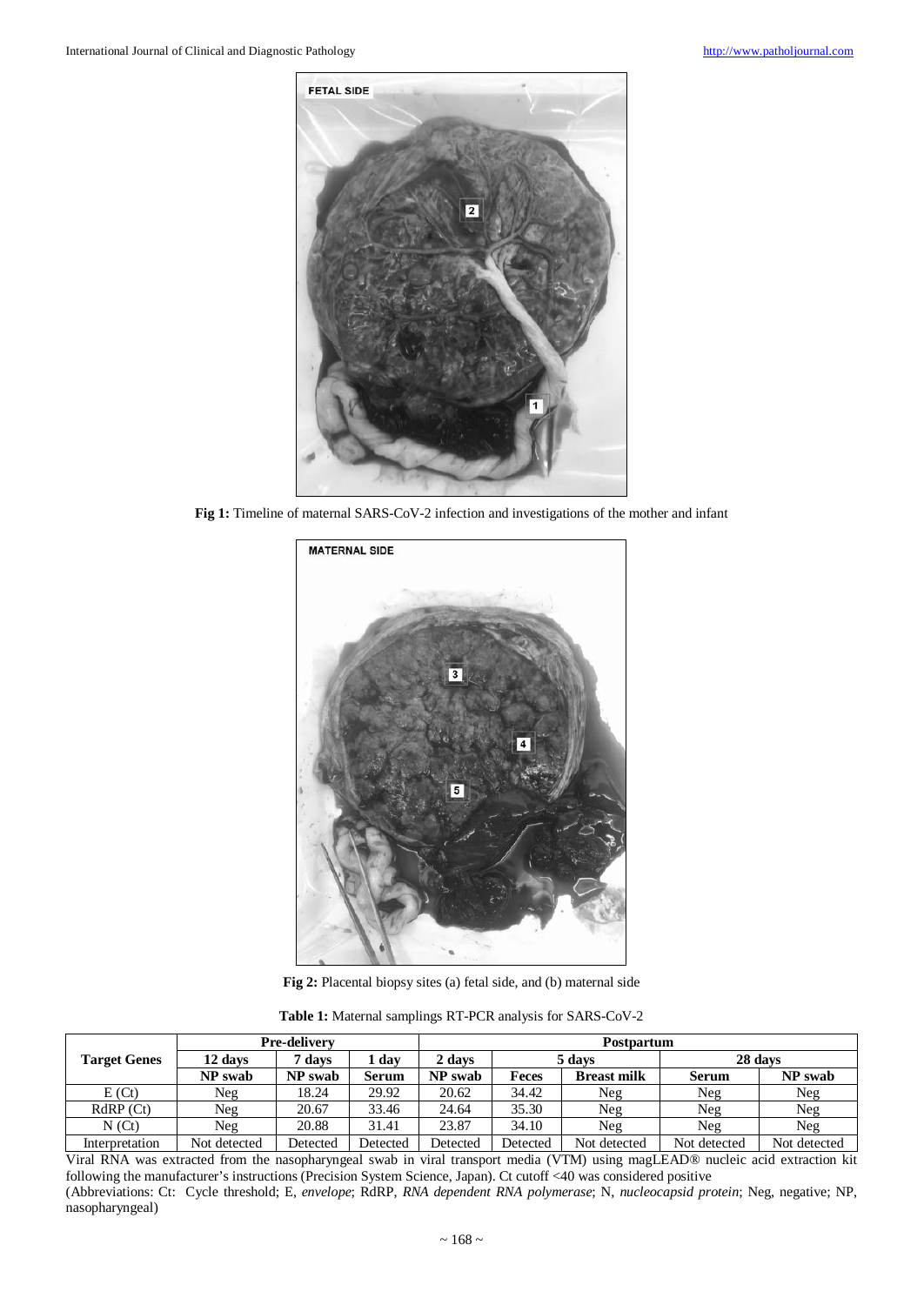| <b>Target Genes</b> | Umbilical    | DOL <sub>2</sub> |              | DOL3         |                    | <b>DOL 28</b> |
|---------------------|--------------|------------------|--------------|--------------|--------------------|---------------|
|                     | cord blood   | NP swab          | Serum        | NP swab      | <b>Rectal swab</b> | NP swab       |
| E(Ct)               | Neg          | Neg              | Neg          | Neg          | Neg                | Neg           |
| $RdRP$ (Ct)         | Neg          | Neg              | Neg          | Neg          | Neg                | Neg           |
| $N($ $Ct)$          | Neg          | Neg              | Neg          | Neg          | Neg                | Neg           |
| Interpretation      | Not detected | Not detected     | Not detected | Not detected | Not detected       | Not detected  |

**Table 2:** The infant's samplings RT-PCR analysis for SARS-CoV-2

Ct cutoff <40 was considered positive

(Abbreviations: Ct: Cycle threshold; E, *envelope*; RdRP, *RNA dependent RNA polymerase*; N, *nucleocapsid protein*; DOL, day-of-life; Neg, negative; NP, nasopharyngeal;

| Table 3: Placental samplings RT-PCR analysis for SARS-CoV-2 |  |  |  |
|-------------------------------------------------------------|--|--|--|
|-------------------------------------------------------------|--|--|--|

| <b>Target Genes</b>    |          | Fetal side** | Maternal side** |          |              |  |
|------------------------|----------|--------------|-----------------|----------|--------------|--|
|                        |          |              |                 |          |              |  |
| E(Ct)                  | 30.53    | 18.06        | 29.58           | 30.10    |              |  |
| RdRP(Ct)               | 35.60    | 23.03        | 32.67           | 36.78    |              |  |
| N(St)                  | 31.30    | 19.94        | 29.06           | 30.88    |              |  |
| $N*/Conc.$ (copies/ul) | 53.3     | 609,855      | 1.922           | 483      |              |  |
| Interpretation         | Detected | Detected     | Detected        | Detected | Not detected |  |

Ct cutoff <40 was considered positive

\*Viral load was detected by ddPCR targeted N gene, \*\* biopsy positions as shown in Fig 1 (A and B).

(Abbreviations: Ct: Cycle threshold; E, *envelope*; RdRP, *RNA dependent RNA polymerase*; N, *nucleocapsid protein*; DOL, day-of-life; NP, nasopharyngeal;

**Table 4:** Serum antibody analysis for SARS-CoV-2

|                                                 |           | <b>Maternal serum</b> | <b>Umbilical Infant's serum</b> |     |     |
|-------------------------------------------------|-----------|-----------------------|---------------------------------|-----|-----|
|                                                 | 1 day PTD | 28 days PP            | cord blood DOL 3DOL 28          |     |     |
| IgM Ab                                          | Pos       | Pos                   | Neg                             | Neg | Neg |
| IgG Ab                                          | Pos       | Pos                   | Neg                             | Neg | Neg |
| Neutralizing Ab*Pos $(33.06\%)$ Pos $(91.26\%)$ |           |                       | Neg                             | Neg | Neg |

\*Neutralizing antibody cutoff  $>$  20% was considered positive (Abbreviations: Ab, antibody; DOL, day-of-life; Ig,

immunoglobulin; Neg, negative; Pos, positive; PP; postpartum; PTD, prior-to-delivery)

## **Discussion**

The mechanism and outcomes of infants exposed to maternal SARS-CoV-2 infection in-utero is not fully understood in terms of the route of transmission and the likelihood of congenital infection. Neonatal infants are thought to have a low incidence of infection and mild disease from SARS-CoV-2 infection [2]. One possibility is that the transferred maternal antibody may protect the fetus from serious illness [5], but maternal antibody takes several days to reach protective levels during which time the fetus would be at risk for congenital infection. In addition to postnatal infection from caregivers [6], case reports suggest the possibility of vertical transmission in newborn infants, most of whom were diagnosed using pharyngeal swabs [7-11]. It is unclear whether those infections resulted from maternal-fetal transmission in-utero or contamination with the mother's secretions at birth [12].

Besides pharyngeal swabs, a number of other sample sites from infected mothers have been analyzed to detect evidence of in-utero transmission. Chen *et al.* investigated amniotic fluid, breastmilk, and umbilical cord blood, but were unable to detect the SARS-CoV-2 virus or antibody [13]. Wang *et al.* investigated placenta, amniotic fluid, umbilical cord blood, gastric aspirate, and infant urine and feces which were also negative [14]. Interestingly, Penfield *et al.* demonstrated SARS-CoV-2 nucleic acid in placental swabs [15, 16], but acknowledged the possibility of contamination of maternal blood or secretion on the swab surface.

We found evidence of infection with SARS-CoV-2 RNA in placental and umbilical cord biopsies seven days after

maternal onset of the disease. Although the RNA could have originated from maternal blood, we took steps to prevent such contamination. For example, samples were taken from multiple sites following surface blood removal and the interior of each biopsy segment was selected for analysis. Moreover, RNA was detected in 4 of 5 placental biopsy segments and the number of copies, particularly on the fetal side (Table 3), was higher than maternal serum (Table 1). Therefore, it is unlikely that contaminated maternal blood was the source of the RNA. Instead, the high levels of SARS-CoV-2 RNA we detected in the placenta were likely the result of the increased expression of angiotensinconverting enzyme 2 receptor at the maternal-fetal cell interface [16, 17].

The whole genome sequence of SARS-CoV-2 from the maternal NP swab specimen collected seven days before delivery and from the fetal side of the placenta are almost identical (2 of 29,847 nucleotides synonymous substitutions were found). These two substitutions were likely due to intra-host variation and the evolution dynamics of SARS-CoV-2 [18]. Despite a higher viral load on the fetal side and the absence of maternal transferred antibodies, our infant had no clinical signs of infection. This finding is similar to another case report of a maternal SARS-CoV-2 infection within seven days of delivery [13].

We followed the infant for 28 days and found no evidence of neonatal infection. This suggests that in-utero vertical transmission from the infected mother to the fetus is possible/probable/likely. Given the high viral load in the placenta, the organ represents a barrier to viral invasion of the fetus but the precise physiological mechanism of this protection remains unknown [19].

However, Vivanti et al. reported clear evidence of transplacental SARS-CoV-2 transmission in neonates [20]. Maternal and fetal factors associated with congenital infection merit further investigation.

Flennery *et al.* demonstrated maternal antibodies specific to SARS-CoV-2 in cord blood that could protect against vertical infection, but such antibody required time between the maternal onset of the disease and delivery of the neonate [5]. In our study, maternal antibody was positive on the first